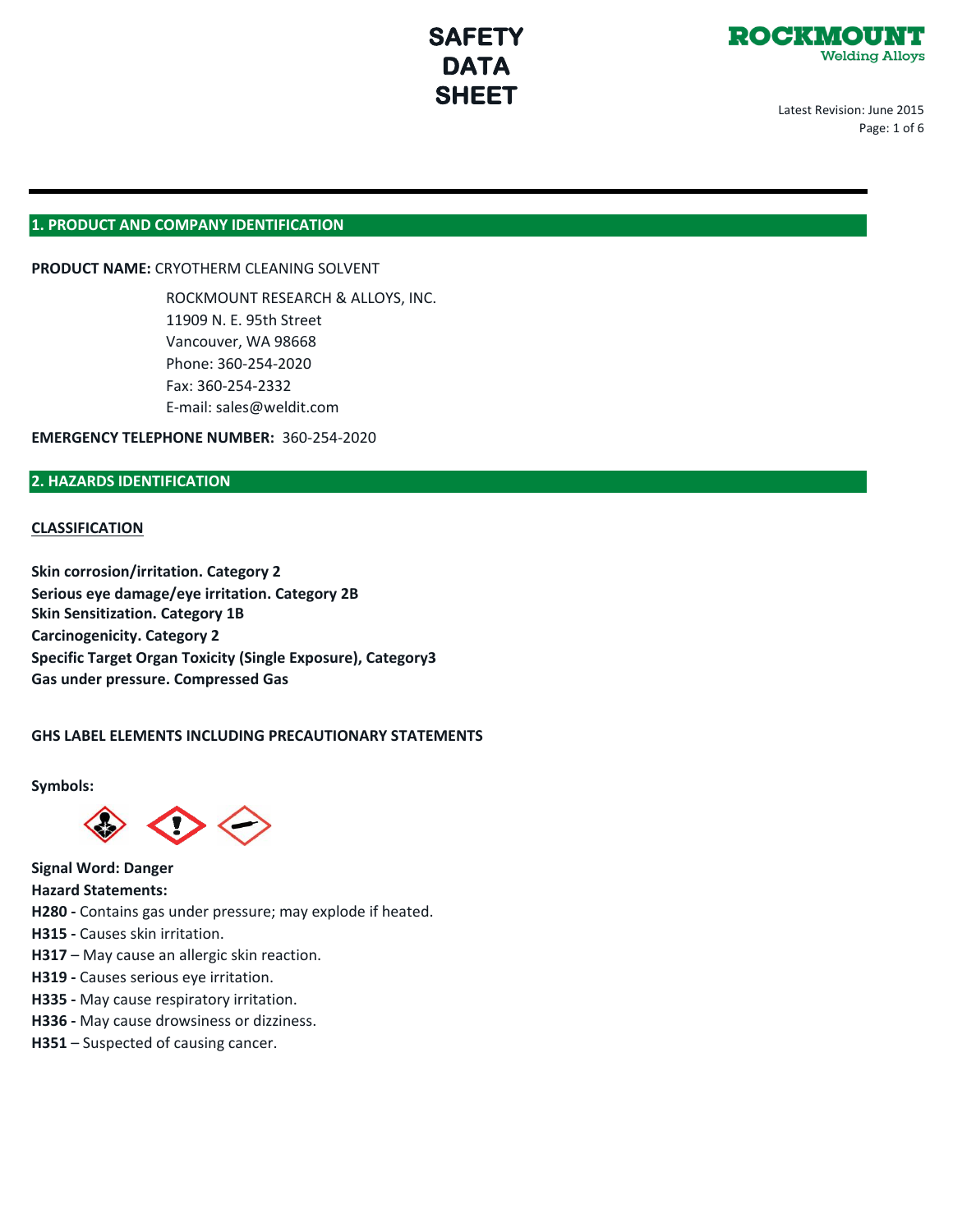

Latest Revision: June 2015 Page: 2 of 6

**Precautionary Statements:**

- **P201 Obtain special instructions before use.**
- **P202 Do not handle until all safety precautions have been read and understood.**
- **P210 Keep away from heat/sparks/open flames/hot surfaces No smoking.**
- **P261 Avoid breathing dust/fume/gas/mist/vapor/spray.**
- **P264 Wash skin and hair thoroughly after handling.**
- **P270 Do not eat, drink or smoke when using this product.**
- **P271 Use only outdoors or in well-ventilated area.**
- **P272 Contaminated work clothing should not be allowed out of the workplace.**
- **P280 Wear protective gloves/eye protection/face protection.**
- **P281 Use personal protective equipment as required.**
- **P302+P352 IF ON SKIN: Wash with plenty of soap and water.**
- **P304 IF INHALED: Remove person to fresh air and keep comfortable for breathing.**
- **P305+P351+P338 IF IN EYES: Rinse cautiously with water for several minutes. Remove contact lens. Continue rinsing.**
- **P308+P313 IF exposed or concerned: Call a POISON CENTER or get medical advice/attention.**
- **P312 Call a POISON center or get medical advice/attention if you feel unwell.**
- **P333+P313 IF skin irritation or rash occurs: Get medical advice/attention.**
- **P337 IF eye irritation persists get medical advise/attention.**
- **P362+P363 Take off contaminated clothing and wash before reuse.**
- **P403 Store in a well-ventilated place. Keep container tightly closed.**
- **P405 Store locked up.**
- **P410 Protect from sunlight.**
- **P501 Dispose of contents/container to an approved waste disposal plant.**

### **3. COMPOSITION/INFORMATION ON INGREDIENTS**

| Chemical Identity          | CAS#     | Range %  | <b>OSHA PEL</b><br><b>TWA</b> | ACGIH-TLV<br><b>TWA</b> | Carcinogenicity | EU Classification<br>(67/548/EEC) | CLP/GHS Classification (1272/2008)    |
|----------------------------|----------|----------|-------------------------------|-------------------------|-----------------|-----------------------------------|---------------------------------------|
| Carbon Dioxide             | 124-38-9 | $1 - 10$ | 5000 ppm                      | 5000 ppm                | No              | Not Dangerous                     | Not Hazardous                         |
|                            |          |          |                               |                         |                 | N/A                               | Carc. Cat. 2                          |
| Tetrachloride-<br>ethylene | 127-18-4 | 90-100   | 100 ppm                       | 25 ppm                  | Yes             | N/A                               | Skin Irrt. Cat 2                      |
|                            |          |          |                               |                         |                 | N/A                               | Skin Sensitization Cat. 1             |
|                            |          |          |                               |                         |                 | N/A                               | Specific target organ toxicity, Cat 3 |
|                            |          |          |                               |                         |                 |                                   |                                       |

**Important:** This section covers the materials of which the products manufactured. The fumes and gases produced during normal use of this product are covered in section 10. The term "Hazardous" in "Hazardous Material" should be interpreted as a term required and defined in OSHA Hazard Communication Standard 29CFR 1910- 1200 and it does not necessarily imply the existence of hazard. The chemicals or compounds reportable by Section 313 of SARA are marked by the symbol #.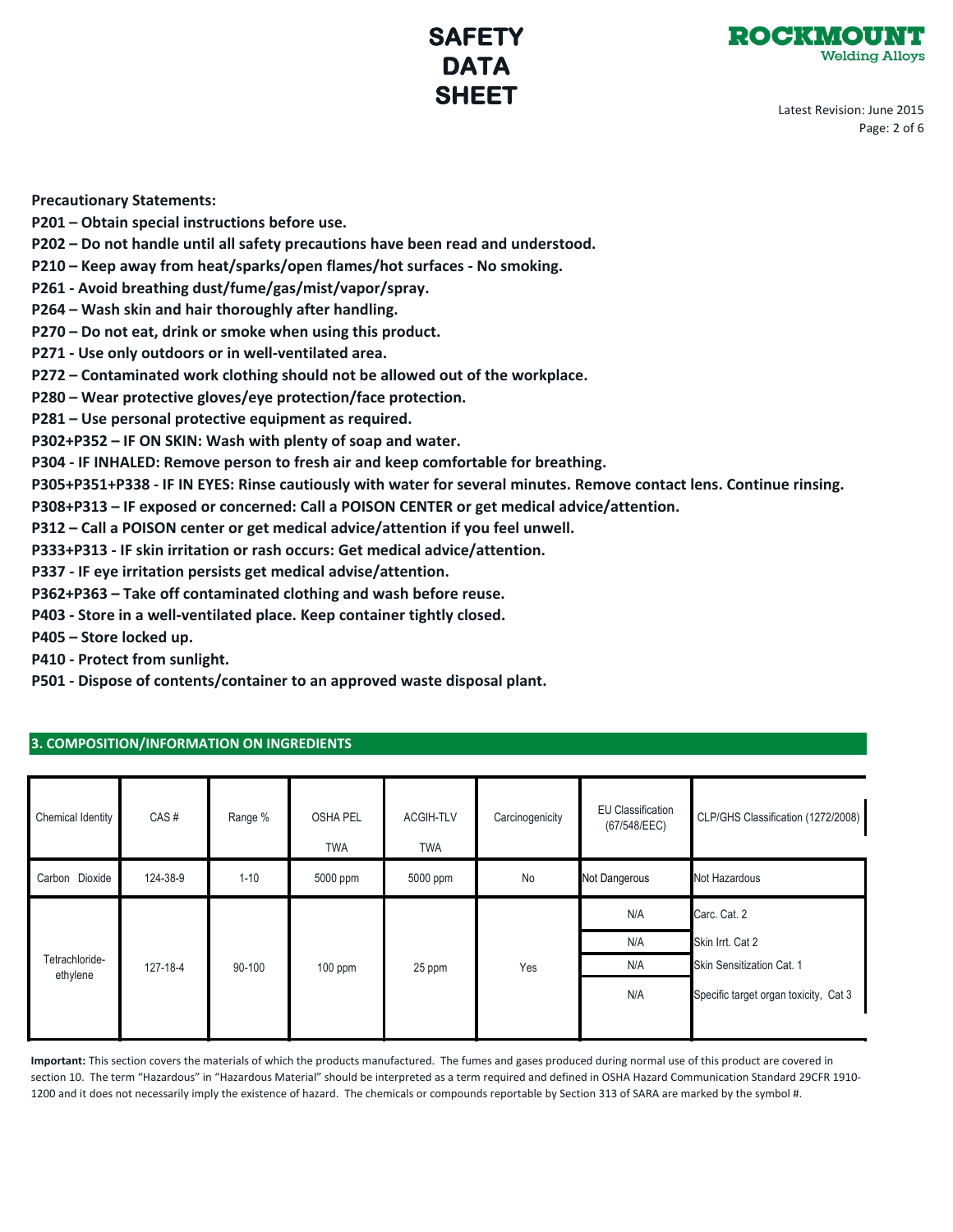

Latest Revision: June 2015 Page: 3 of 6

#### **4. FIRST AID MEASURES**

**Inhalation:** Remove to fresh air. If not breathing give artificial respiration. Get medical attention immediately. **Skin:** Flush skin with large amounts of water. If irritation develops and persists, get medical attention. **Eye:** Flush eyes with water for at least 15 minutes. Get medical attention.

**Ingestion:** Do NOT induce vomiting. Call a physician immediately. Never give anything by mouth to an unconscious person. Risk of product entering the lungs on vomiting after ingestion.

**Note to physician:** Treat symptomatically.

### **5. FIRE FIGHTING MEASURES**

**Suitable Extinguishing Media:** Water fog, dry chemical, carbon dioxide, (CO2). Cool containers / tanks with water spray. **Unsuitable Extinguishing Media:** Do not use a solid water stream as it may scatter and spread fire. **Specific Hazards Arising From Chemical:** Keep product and empty container away from heat and sources of ignition. **Explosion Data: Sensitivity to Mechanical Impact:** None. **Sensitivity to Static Discharge:** Yes **Protective Equipment:** As in any fire, wear self-contained breathing apparatus pressure-demand. MSHA/NIOSH (approved or equivalent) and full protective gear. Use shielding to protect fire-fighting from bursting container.

#### **6. ACCIDENTAL RELEASE MEASURES**

**Personal Precautions:** Use with adequate ventilation to keep the exposure levels below the OELS. **Environment Precautions:** Report spills as required by local and federal regulations. **Cleaning Measures:** Contain liquid and collect with an inter, non-combustible material.

### **7. HANDLING AND STORAGE**

**Precautions for Safe Handling:** Avoid contact with eyes. Avoid breathing vapors or mist. Contents under pressure. Do not puncture or incinerate cans. Do not stick pin or any other sharp object into opening on top of can. Use with adequate ventilation. Keep container away from heat, flames, and all other sources of ignition. Keep can away from all sources of electricity such as electric motors and batteries. Do not spray on hot surfaces.

**Conditions for Safe Storage:** Keep containers tightly closed in a dry, cool and well-ventilated place. Store away from oxidizers and acids. **Aerosol Level:** 1

### **8. EXPOSURE CONTROL/PERSONAL PROTECTION**

**Engineering Controls:** Ventilation systems. Use adequate ventilation to keep the exposure levels below the OELs. **Personal protection:** Safety glasses with side-shields. Chemical resistant apron. Protective gloves.

**Respiratory protection:** If exposure limits are exceeded or irritation is experienced, NIOSH/MSHA approved respiratory protection should be worn. Positive-pressure supplied air respirators may be required for high airborne contaminant concentrations. Respiratory protection must be provided in accordance with current local regulations. **Hygiene measures:** Handle in accordance with good industrial hygiene and safety practice.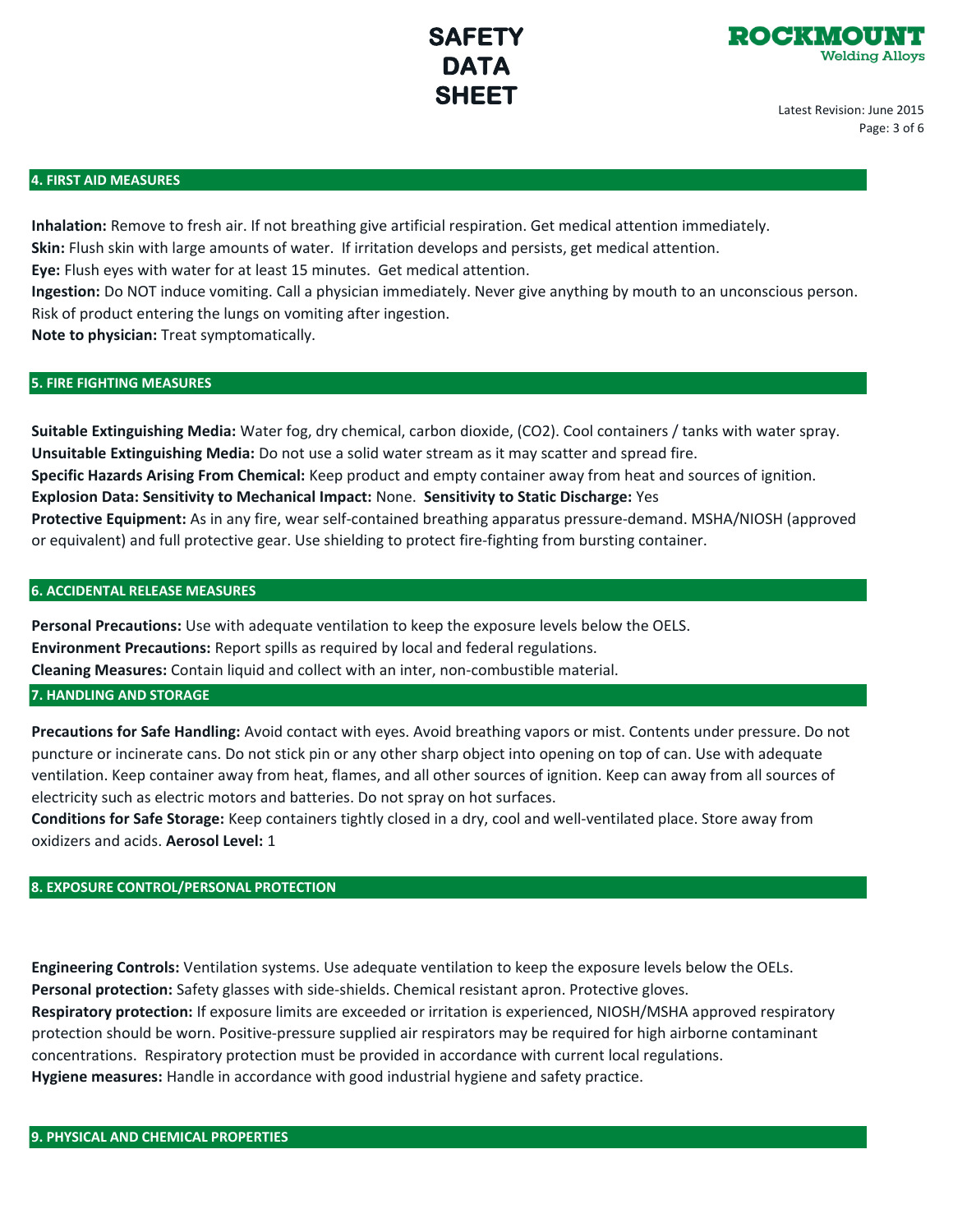

Latest Revision: June 2015 Page: 4 of 6

**Appearance:** Clear **Color:** Clear **Odor:** Solvent **Odor Threshold:** Not Available **pH Value:** Not Available **Melting Point/Melting Range:** Not Available **Freezing Point:** Not Available **Boiling Point/Boiling Range:** Not Available **Flash point:** Not Available **Evaporation Rate:** Not Available **Self-in flammability:** Not Available **Explosion limits:** Not Available **Vapor pressure:** Not Available **Vapor density:** Not Available **Density at 20ºC:** Not Available **Specific Gravity:** 1.624 **Solubility:** Insoluble in water. **Partition coefficient:** Not Available **Auto-ignition temperature:** Not Available **Decomposition temperature:** Not Available **Other Information:** No available data.

### **10. STABILITY AND REACTIVITY**

**Chemical Stability:** This product is stable under normal conditions. **Hazardous Reactions:** None under normal processing **Conditions to Avoid:** Extremes of temperature and direct sunlight **Incompatible Materials:** Store away from strong oxidizers and acids. **Hazardous Decomposition Products:** Carbon oxides. Fumes. Hydrocarbons.

### **11. TOXICOLOGICAL INFORMATION**

**Information on likely routes of exposure:** Product does not present an acute toxicity hazard based on known information. **Inhalation:** Exposure to high vapor concentrations may cause nervous systems effect such as headache, nausea, and dizziness.

**Eye contact:** Irritation to eyes.

**Skin contact:** Irritating to skin. May cause an allergic skin reaction.

**Ingestion:** Not acutely toxic. Aspiration into the lungs during swallowing may cause serious lung damage which my be fatal.

| LD/LC50 Values that are relevant for classification |             |                           |  |  |  |  |
|-----------------------------------------------------|-------------|---------------------------|--|--|--|--|
| Tetrachloroethylene, 127-18-4                       |             |                           |  |  |  |  |
| Oral                                                | LD50        | $=2629$ mg/kg (rat)       |  |  |  |  |
| Inhalation                                          | <b>LC50</b> | $= 27.8$ mg/L/. (rat) 4 h |  |  |  |  |
|                                                     |             |                           |  |  |  |  |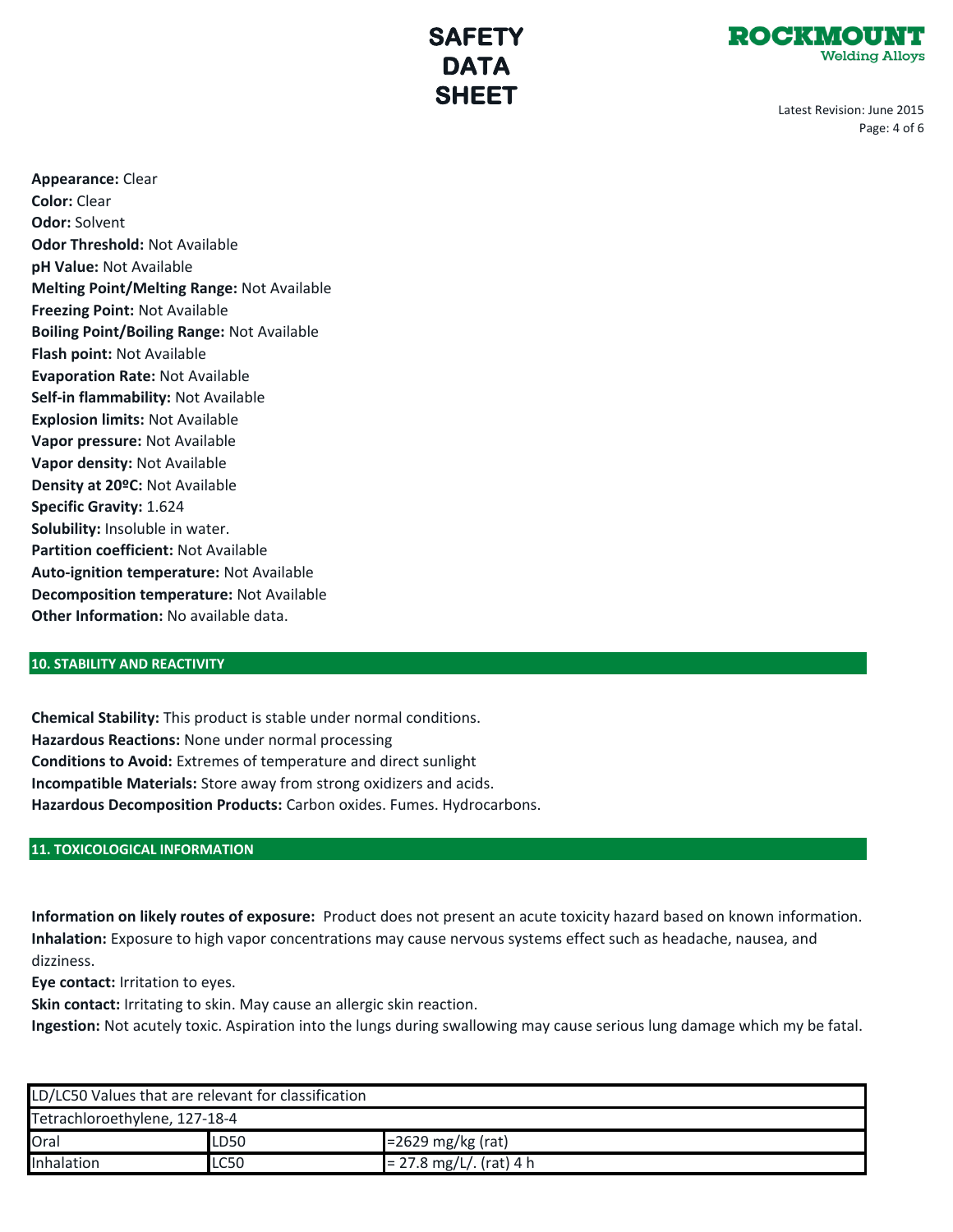

Latest Revision: June 2015 Page: 5 of 6

**Chronic Effects:** Symptoms of overexposure may be headache, dizziness, tiredness, nausea, and vomiting. Irritating to skin. Irritating to eyes. May cause skin sensitization by causing an allergic skin reaction. No information available. The table below indicates whether each agency has evaluated a listed ingredient as a carcinogen. **ACGIH: (American Conference of Government Industrial Hygienists)** A3- Animal Carcinogen. **IARC: (International Agency for Research on Cancer)** Group A2- Probably Carcinogenic to Humans. **NTP: (National Toxicity Program)** Reasonably Anticipated to be a Human Carcinogen. **OSHA: (Occupational Safety & Health Administration)** X-Present

## **12. ECOLOGICAL INFORMATION**

**TOXICITY TO ALGAE:** 500 mg/L EC50 Pseudokirchneriella subcapitata 96h.

**TOXICITY TO FISH: 11.0-15.0** mg/L LC50 Lepomis macrochirus 96h static 12.4 - 14.4 mg/L, LC50 Pimephales promelas 96h flow-through 4.73 - 5.27 mg/L, LC 50 Oncorhynchus mykiss 96h flow-through 8.6 - 13.5 mg/L, LC50 Pimephales promelas 96h static.

**TOXICITY TO DAPHNIA AND OTHER AQUATIC INVERTEBRATES:** 6.1 - 9.0 mg/L EC50 Daphnia magna 48h Static.

**Tetrachloroethylene, 127-18-4:** log Pow 2.88

### **13. DISPOSAL CONSIDERATIONS**

**Waste Disposal Methods:** Dispose of in accordance with federal, state, and local regulations. **Contaminated Packaging:** Do not re-use empty containers.

## **14. TRANSPORT INFORMATION**

**DOT Ground:** CONSUMER COMMODITY ORM-D or LIMITED QUANTITY.

**IATA:** UN1950, AEROSOLS, NON-FLAMMABLE, CONTAINING SUBSTANCES IN DIVISION 6.1 , PACKAGING GROUP III, 2.2 (6.1), LTD. QTY.

**IMDG:** UN1950, AEROSOLS, 2.2 (6.1), ltd qty.